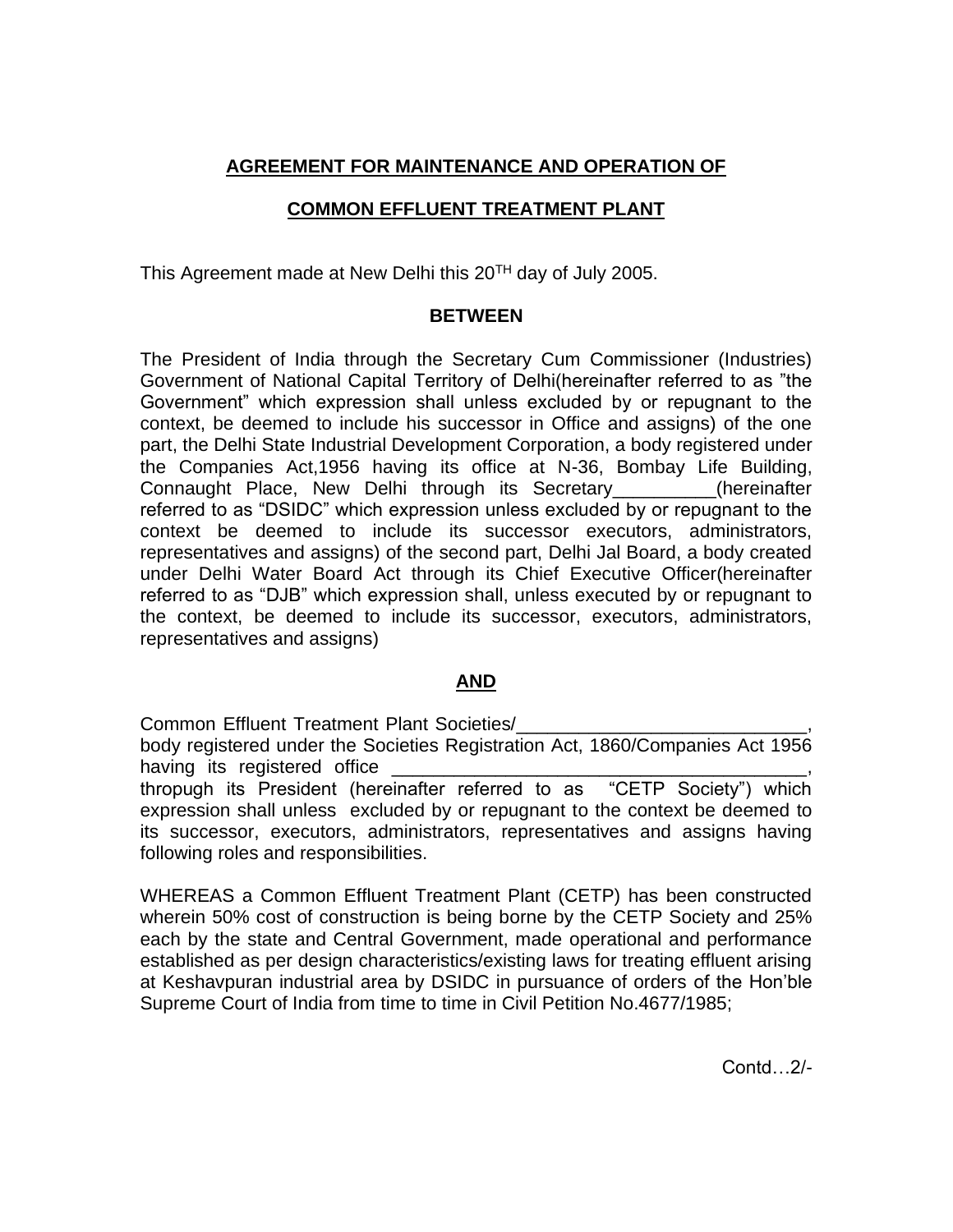AND WHEREAS the Hon'ble Supreme Court of India by order dated 26.4.2005 has further directed the Operation & Maintenance of the said CETP shall be handed over to the CETP Society under the supervision of the Environment Pollution (Prevention and Control) Authority (EPCA) for the National Capital Region;

AND WHEREAS pursuant to the said orders, the EPCA held meetings with all the parties concerned on 21.05.05, 28.05.05, 04.06.05 & 11.06.05 where matters relating to construction, O&M of CETPs, and handing over the same to the CETP Society conveyance system, reuse of treated effluent and safe disposal of sludge were discussed keeping in view the provisions of the Delhi Common Effluent Treatment Plant Act, 2000 (Act 7 of 2000) and the Delhi Common Effluent Treatment Plants Rules, 2001.

AND WHEREAS both the parties of this agreement have mutually agreed to enter into this agreement regarding their rights, powers, duties to be under taken in accordance with the terms & conditions of this agreement.

NOW THIS AGREEMENT WITNESSETH AS follows:

### **A. GOVERNMENT**

- (1) Being owner of the land on which the Common Effluent Treatment Plants have been constructed.
- (2) Joint Commissioner of Industries being the appropriate Authority responsible for operation and implementation of Common Effluent Treatment Plants and the rules made there under Act 2000 (CETP Act-2000) and the rules made there under and amendments made from time to time for all purposes as inscribed in the Act and the Rules.
- (3) Handing over of Common Effluent Treatment Plants to the CETP Society as per provisions of the CETP Act, 2000 and as per agreement.
- (4) Shall review the recommendations of the DSIDC on the proposals of the CETP Society for the upgradation and augmentation of Common Effluent Treatment Plants and take a decision on the same in consultation with all the parties concerned.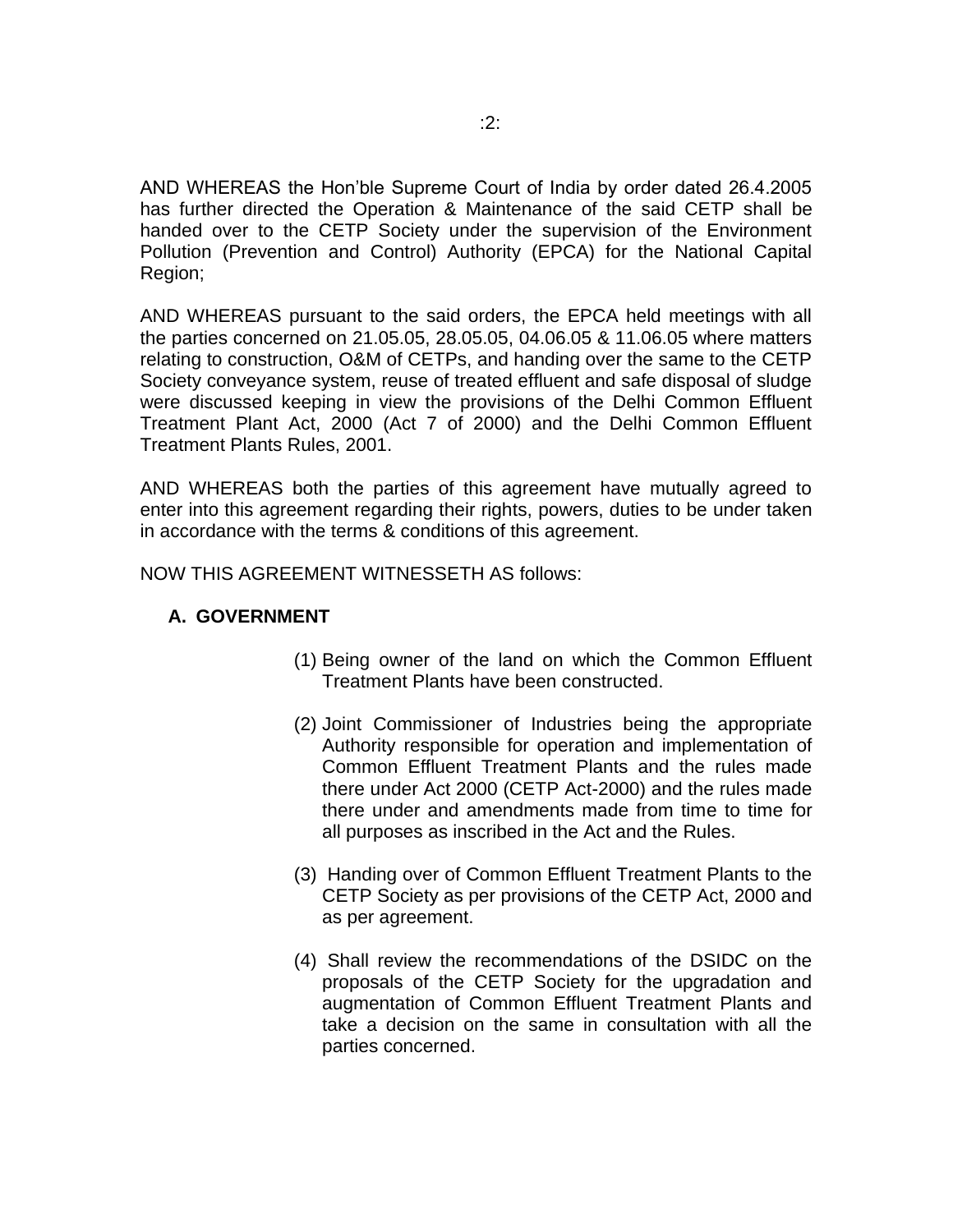- (5) Shall review and consider the recommendations of the CETP Society against the defaulter units (not conforming to the inlet standards, as per Environment Protection Act 1986 amended from time to time, not connected to conveyance systems laid for the Common Effluent Treatment Plants and draining effluents outside the specified conveyance system, not paying for the operation and maintenance (O&M) costs) and initiate appropriate action against the defaulters within a period of 15 days as per the provisions of the relevant Acts and Rules made there under.
- (6) Shall compile data and recommendations received from DSIDC and CETP Societies on the performance of the Common Effluent Treatment Plants and forward monthly reports to Delhi Pollution Control Committee. It shall also coordinate with the Delhi Pollution Control Committee or the Central Pollution Control Board to assess the effectiveness/appropriateness of the operation and maintenance being performed at each Common Effluent Treatment Plant. If the operation & maintenance (O&M) is not done properly, the appropriate Authority shall initiate appropriate action against the CETP society in charge of the O&M under the provisions given in the Delhi CETP Act 2000, Environment Protection Act 1986, The Water (Prevention and control) Pollution Act, 1974 as amended in 1988 and Rules framed there under in 1975 as amended in 1989 and the Hazardous Waste Management Rules 1989 as amended time to time.
- (7) Shall send a monthly report on the status of reuse of treated effluents from CETPs along with the report on quality of reused effluents as given by the Society to the Delhi Pollution Control Committee.

Contd..4/-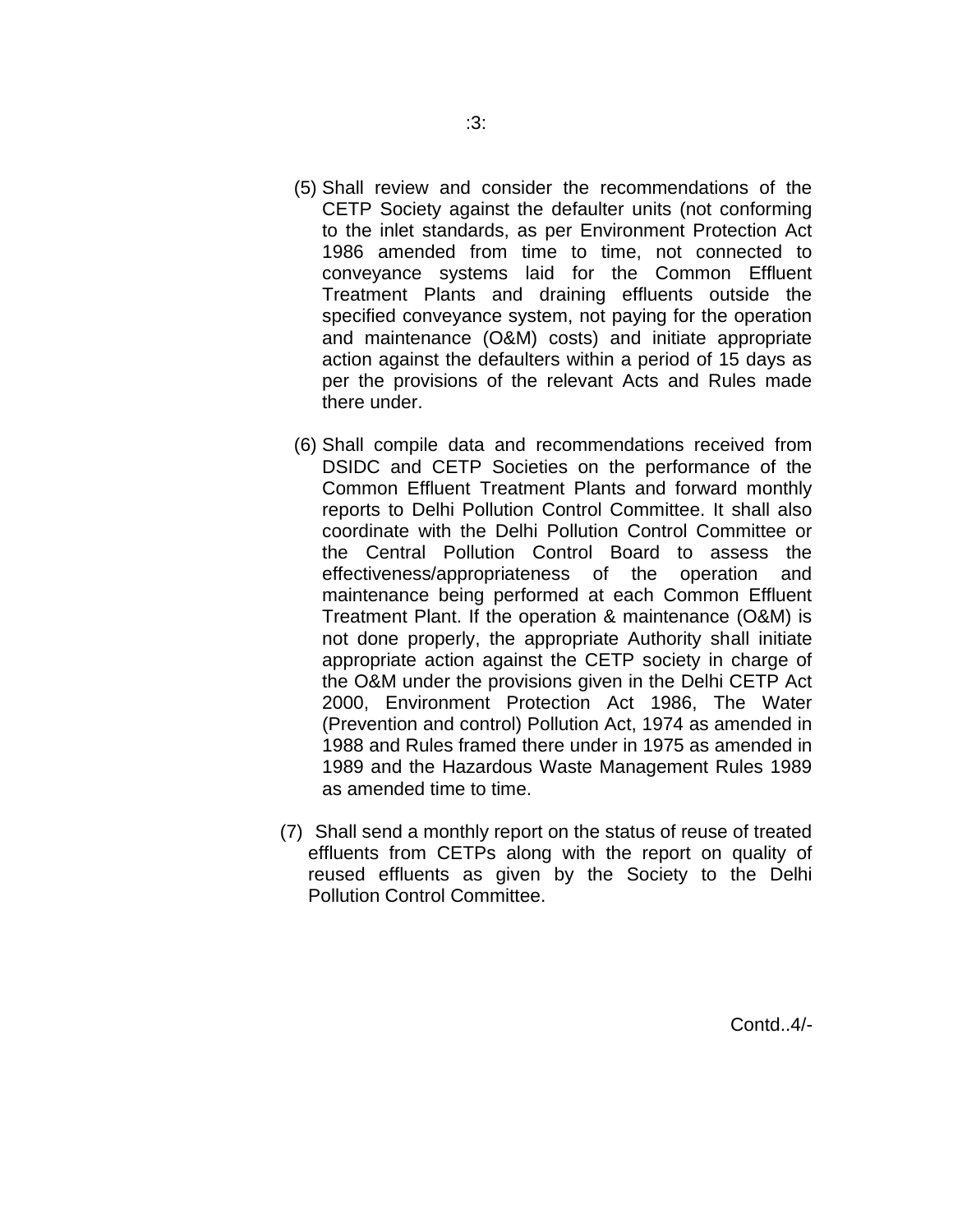- (8) Shall hear and settle the grievances of the member industries on the operation & maintenance and administration of CETPs as carried out by the CETP Society.
- (9).Shall decide upon the cost to be shared by the DJB for treatment of domestic sewage in side or outside the industrial area other than effluent /Sewage discharged by the industries operating in the industrial area as defined in the CETP Act, after suggested modifications at the CETP in consultation with the parties involved.
- (10The Central Pollution Control Board and/or Delhi Pollution Control Committee shall initiate action against the Industries Department on its failure to discharge any of the above mentioned under the Environment Protection Act 1986, The Water (Prevention and control of Pollution) Act 1974 as amended in 1988 and Rules framed under in 1975 as amended in 1989 and the Hazardous Waste Management Rules, 1989 as amended time to time.

#### **B.Delhi State Industrial Development Corporation Ltd.**

- (1) Being the executing agency on behalf of Department of Industries, DSIDC shall be responsible for construction and functioning of the CETP as per scheme of National Environmental Engineering Research Institute (NEERI) with amendments, if any, and in agreement with the contractors who have actually executed the work.
- (2) To provide all inventories, drawings & specifications of Common Effluent Treatment Plants and its conveyance system, Common Effluent Treatment Plant operation manual and a copy of the agreement of individual works to the CETP Society and building plans and or all statutory permissions obtained with respect to the CETP.

Contd…5/-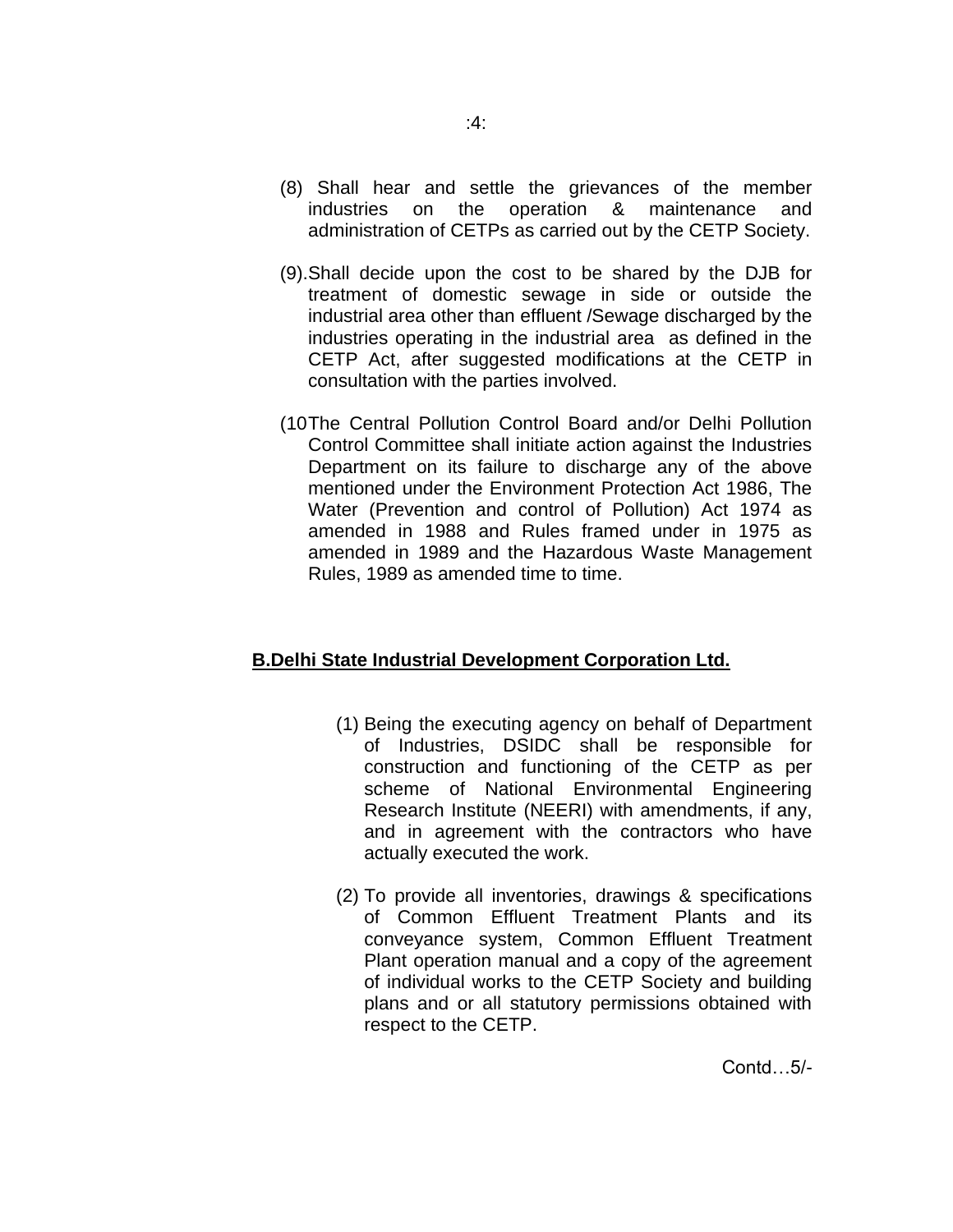- performance of the CETPs monthly and forward it to the appropriate authority as mentioned above with its observations/comments on the O&M performed at each CETP.
- (4) Shall organize quarterly (once in three months) inspection of the CETP to evaluate the performances and give feedbacks to the appropriate authority and the CETP Society.
- (5) To review the proposals received from the CETP Society for up gradation and augmentation of the CETPs and forward the same to the appropriate authority for final approval.
- (6) DSIDC shall be responsible for maintaining liaison with the appropriate authority M.C.D, DDA or any other authority and the Government of National Capital Territory of Delhi for allotment of secured landfills for disposal of sludge from the CETPs. It shall assess the volume and quality of sludge to be handled, land requirement, type of landfills required for the safe disposal of sludge in consultation with the Delhi Pollution Control Committee and/or Central Pollution Control Board and will forward the report in this regard well in advance (minimum of a year) to the appropriate Authority and the Secretary Department of Environment and Forest Government of National Capital Territory of Delhi.
- (7) Pursuant to the orders of the Hon'ble Supreme Court dated 26.04.05 the DSIDC in consultation with the DJB and other government agencies like New Delhi Municipal Committee and Municipal Corporation of Delhi and the CETP Society shall finalize a reuse plan for the treated effluents from each of the CETPs and implement the same. The DSIDC shall be responsible for monitoring the quality of effluents that are being reused and report the same on a monthly basis to the appropriate authority.

Contd…6/-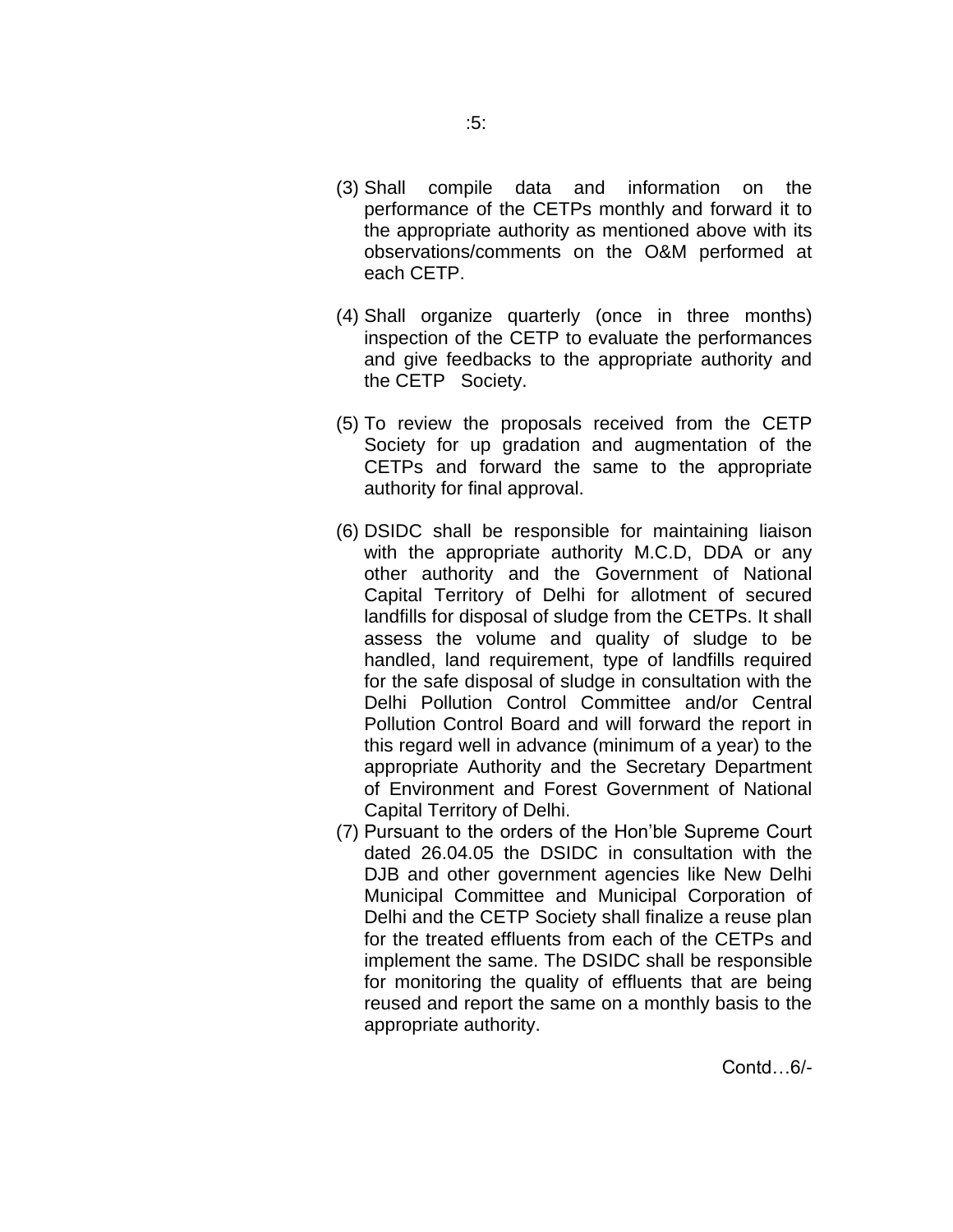- (8) The appropriate Authority shall initiate action against DSIDC on its failure to deliver any of the abovementioned roles and responsibilities. If the appropriate authority fails to take such action as per the relevant Acts and Rules, then Delhi Pollution Control Committee and/or Central Pollution Control Board shall initiate action against both as per the relevant Acts and Rules.
- (9) The above arrangements shall be initially for five years & will be reviewed annually by Commissioner of Industries under the guidance of Environment Pollution (Prevention & Control) Authority (EPCA).

#### **C. Delhi Jal Board.**

- (1) Shall continue to operate and maintain i/c completion of unfinished works in the conveyance system of the CETP, which was laid earlier or recently and also to carry out any improvements, up-gradation and repairs etc. of the conveyance system.
- (2) Shall attend to the complaints regarding breakdown/faults in the conveyance system within 24 hours time or that duration as mutually agreed between the parties depending upon the situation, failing which the CETP Society shall take up the matter with the appropriate Authority for relief.
- (3) To assist CETP Society in providing connection to the person (s) offices (which includes Government, Semi Government, Commercial establishment godwons etc.) individual unit to the conveyance system.
- (4) Shall report on the discrepancies/mal practices like non connection of person (s), offices (which include Government, Semi Government Commercial establishment Godwons etc.) or member industries, to the conveyance systems or corrosion of pipe lines caused by the effluents being discharged without pre treatment by the member industries noticed during routine inspection of the system, to the concerned CETP Society and the DSIDC.

Contd…7/-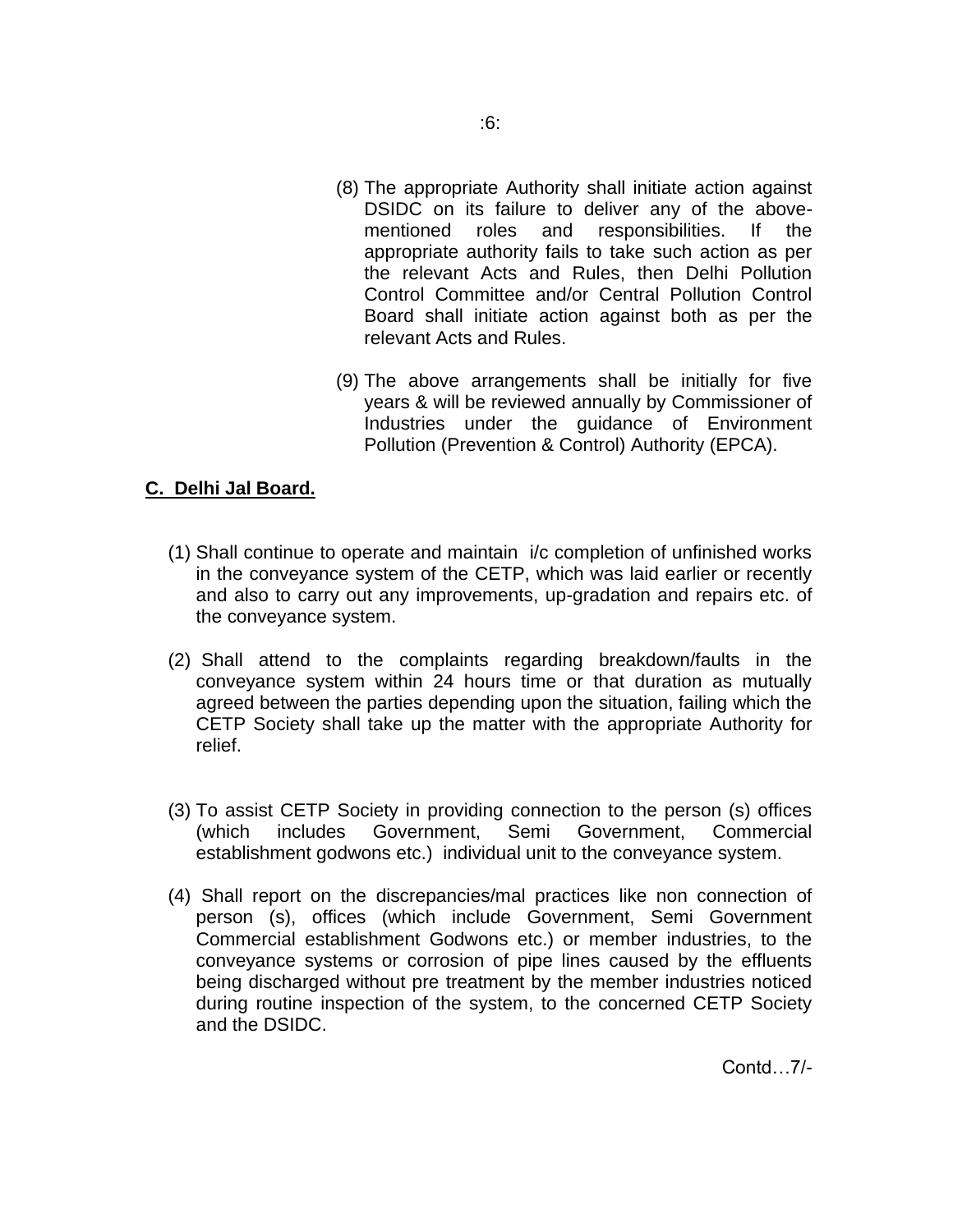- (5) Shall estimate the volume of domestic sewage that is conveyed from any source other than discharged by the occupiers as defined in para IX at page 3 in the industrial area for treatment at the CETP, in consultation with the parties involved like CETP Society, Industries Department and DSIDC. This exercise shall be carried out every 6 months or a period as agreed upon by the different parties. No sewage from outside the industrial area shall be taken to the CETP for treatment.
- (6) Shall cooperate with the DSIDC and the CETP Society in implementing the reuse plan for the treated effluents.
- (7) The appropriate Authority shall initiate action against Delhi Jal Board (DJB) on its failure to deliver any of the above-mentioned roles and responsibilities. If the appropriate authority fails to take such action as per the relevant acts and rules, then Delhi Pollution Control Committee and/or Central Pollution Control Board shall initiate action against both as per the relevant Acts and Rules.

#### D. COMMON EFFLUENT TREATMENT PLANT SOCIETY:

 CETP Society shall be responsible for operation & maintenance of the plant and shall perform such functions as mentioned in the Chapter – II, section – 4 of the Common Effluent Treatment Plant Act, 2000 and rules made there under from time to time.

- 1. Having constructed and handed over the CETP after stipulated trial run along with operational manual to the respective Society, it shall be the sole and exclusive responsibility of the CETP Society to maintain and operate the CETP, also carry out such additional or further construction as may be necessary to upgrade the technology and augment the capacity of the installed CETP as per future requirements, in accordance with the prevalent law, and particularly conforming to the provisions of the said Act and the Rules therein and in consultation with the parties concerned.
- 2. The CETP Society shall treat all effluents (irrespective of whether sewage or industrial) generated from within the industrial area as defined in Chapter I of Delhi CETP Act 2000 including pH, oil grease and suspended solids. The CETP Society has also right to receive and treat industrial effluent from other CETP Society/industrial area where no CETP has been constructed and cost of receipt and treatment shall be charged separately on mutually agreed terms & conditions.

Contd…8/-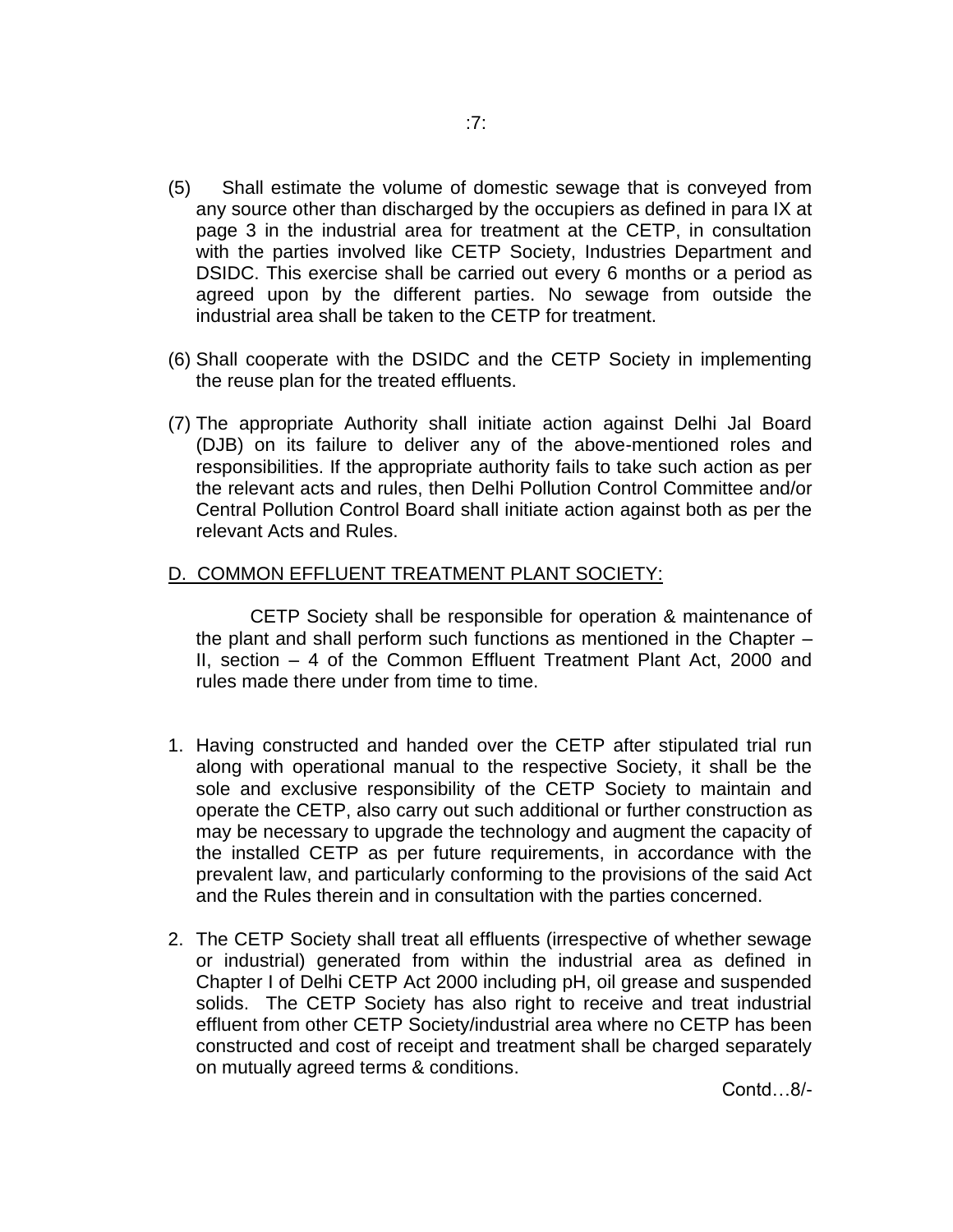- 3. As per Chapter II of the Delhi CETP Act, 2000 every occupier (industrial or non industrial person(s) and or offices Govt/Semi Govt./Commercial establishments) located within the industrial estate shall be a member of the CETP Society and shall pre treat their effluents to the inlet standards including pH, Oil, Grease and Suspended Soil etc. and as notified under the law from time to time and shall discharge effluents to the conveyance system leading to the CETPs. The member industries shall send fortnightly reports to the CETP Society on the performance of the individual effluent treatment plants mentioning inlet and outlet parameters. To ensure that the member units abide by this clause shall be the sole responsibility of the CETP society.
- 4. The powers shall be sub delegated by the Appropriate Authority to the Society for taking appropriate(including Panel) action against defaulter member units for non compliance with regard to influent standards, non connection to the conveyance system and non payment of apportioned, capital and O&M costs and dues if any. A notice shall be served to the defaulters by the CETP Society as per the form in the CETP rules. In case of continued default and refusal to pay the recurring apportioned cost every month as per schedule – II of the Rules or any such cost sharing formulae as mutually agreed upon by the CETP society and the member occupiers, if the society considers necessary for closure of unit or other similar action it shall furnish along with recommendation to appropriate authority a list of such defaulters for appropriate action as per Common Effluent Treatment Plant Act 2000. The appeal by any aggrieved member shall lie before the Appropriate Authority within thirty days from the date of communication of the decision by the Society. The members shall remit the dues as intimated by the Society. Any adjustment by the appropriate authority shall be made subsequently by the Society.
- 5. CETP Society shall operate and maintain the CETP effectively and efficiently and conform to and comply with all such conditions or guidelines and standards as may be notified from time to time failing which the appropriate authority is liable to take action as per Environment Protection Act 1986, The Water (Prevention and control of Pollution) Act 1974 as amended in 1988 and Rules 1975 framed as amended in 1989 and the Hazardous Waste Management Rules 1989 as amended time to time.
- 6. The CETP Society shall appoint and maintain the required technical and non-technical staff for the running of the CETPs as per the manpower specifications given by National Environmental Engineering Research Institute (NEERI).

Contd…9/-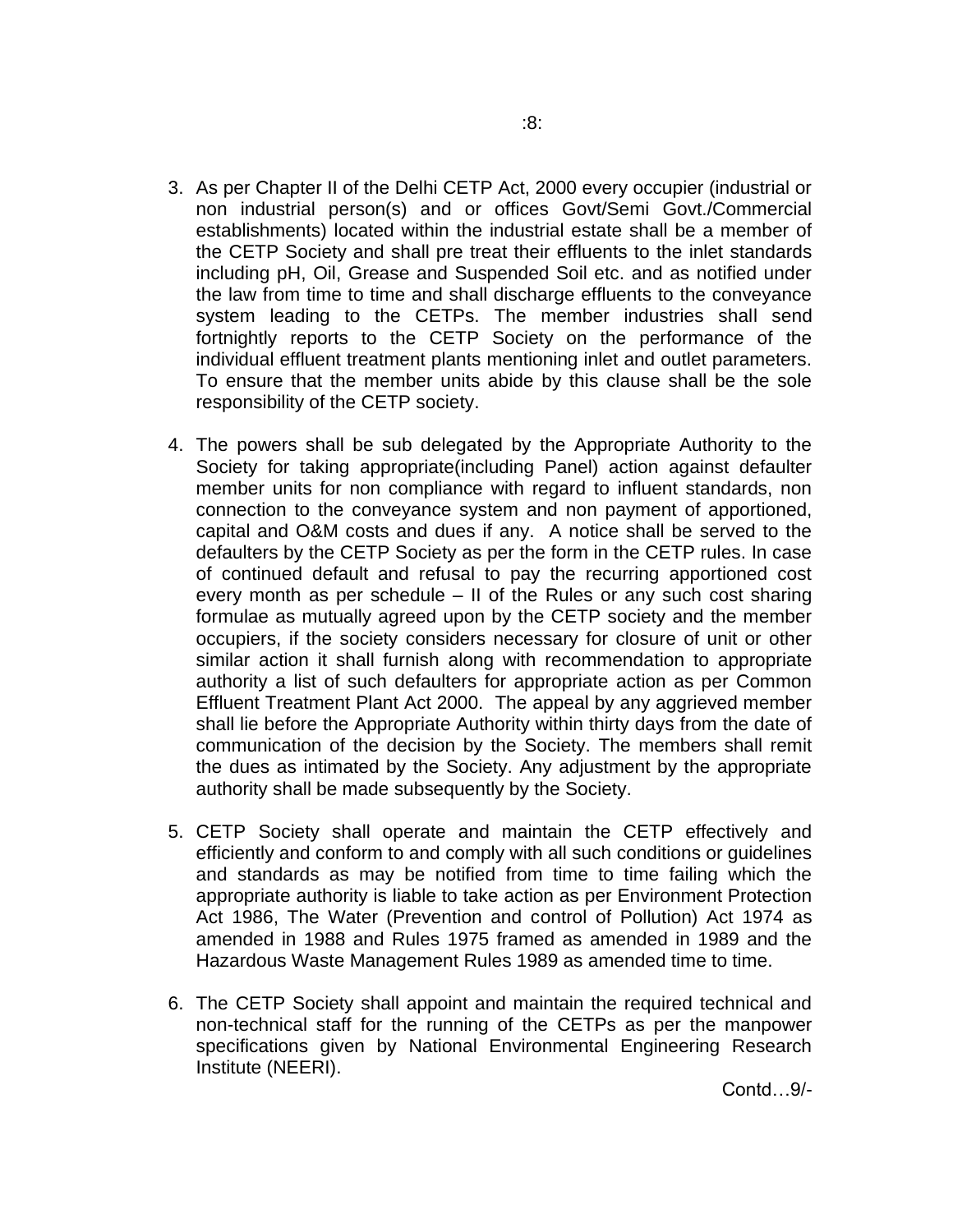- 7. The cost incurred relating to O & M before the date of handing over shall be decided and settled by mutual agreements between the parties, all referred herein.
- 8. The Delhi Jal Board, shall continue to be responsible for maintenance, desilting and repair of the existing Conveyance system or the one laid up recently as deposit Work of Govt. as part of their budgetary planned works. In the event, what has been default, the appropriate authority shall take necessary action.
- 9. The DJB shall not connect sewage other than produced by the occupires as defined in the CETP Act 2000 to the conveyance system of the CETP. However, if due to technical reasons, such lines are required to be connected to the conveyance system of CETP, DJB shall pay to the CETP society on proportionate basis as mutually agreed between the Society and Delhi Jal Board and that the discharge shall be monitored through flow meters at the cost of DJB. Similarly, if DJB has to treat the industrial effluent in their plant, which should have gone to the CETP run by the Society, it shall also charge the Society for treatment of the effluent on pro-rata basis. The decision of the appropriate authority shall be binding on all parties as per CETP Act.
- 10. The CETP society shall be responsible for treatment of all effluents generated by the industries including domestic effluent generated by any occupier in the industrial area, as defined in the CETP Act. Any domestic sewage from any other sources shall be the responsibility of the DJB and if the same is treated in the CETP, DJB shall pay the proportionate cost to the society.
- 11.The CETP Society as well as DJB shall ensure that all individual units including non-industrial units, if any, within the industrial estate, are connected to the conveyance system so that no effluent is discharged in open area or into the drains and shall provide the list of defaulters to the appropriate authority or take action on its own as per delegation existing from time to time.
- 12.The DSIDC shall provide all contractual details & guarantees as received from the contractors and on such handing over of the plant to the Society the contractor for all such purposes shall be responsible to the Society, in the same manner as he was to DSIDC which shall be annexed to this.

Contd…10/-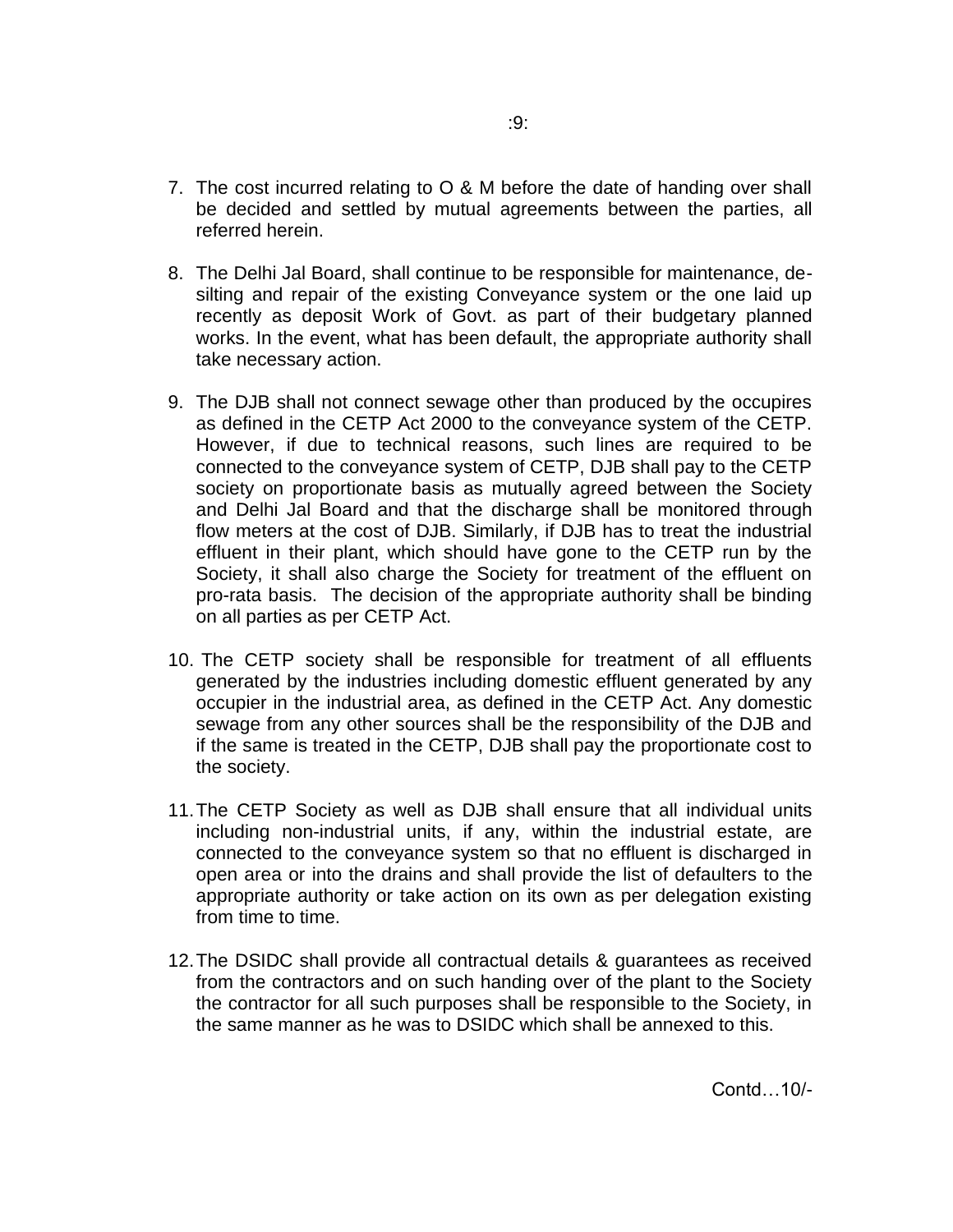- 13.The Plant, machineries etc cannot be used for any other purpose except for the treatment of effluents as described in the CETP Act for which it is constructed. Land continues to be in custody of Government and additional construction, if required shall not be made without the prior approval of the appropriate authority.
- 14.The CETP Society and DSIDC shall be jointly responsible for reuse of the treated effluent as per the reuse plan jointly worked out by the different parties as mentioned earlier and can sell the treated water and the cost recovered shall be credited to  $\overline{O}$  & M including R & D and can enter into any agreement for reuse of treated effluent without violating the spirit of the reuse plan drawn up as mentioned above and without prejudice to existing relevant Acts and Rules.
- 15.The CETP society shall collect samples of wastewater (at inlet, different stages of treatment and outlet of the CETP), carry out tests as per the specifications mentioned in Annexure and report the results in the format specified in Annexure and compile and shall send a monthly monitoring report to the DSIDC. If the CETP society desires so, shall have the powers to inspect and collect samples from any of the member industries.
- 16.Herein after taking charge of the CETP, post successful trial run, preventive repairs, replacement and maintenance work shall be carried out by the CETP Society from time to time without affecting the treatment process.
- 17.Sludge management within the CETP and its transport to the temporary hazardous waste storage site will be the responsibility of the CETP Society. The Government shall identify storage temporary site for hazardous waste and ensure it is fully operational by December 31, 2005, and after one year the sludge/hazardous waste will be disposed of at the hazardous waste disposal site/facility.
- 18.Arbitration Clause: In the event of any dispute arising out of the operation of this agreement, the same shall be settled as follows:
	- i One Arbitrator shall be nominated by the Commissioner of **Industries**

Contd…11/-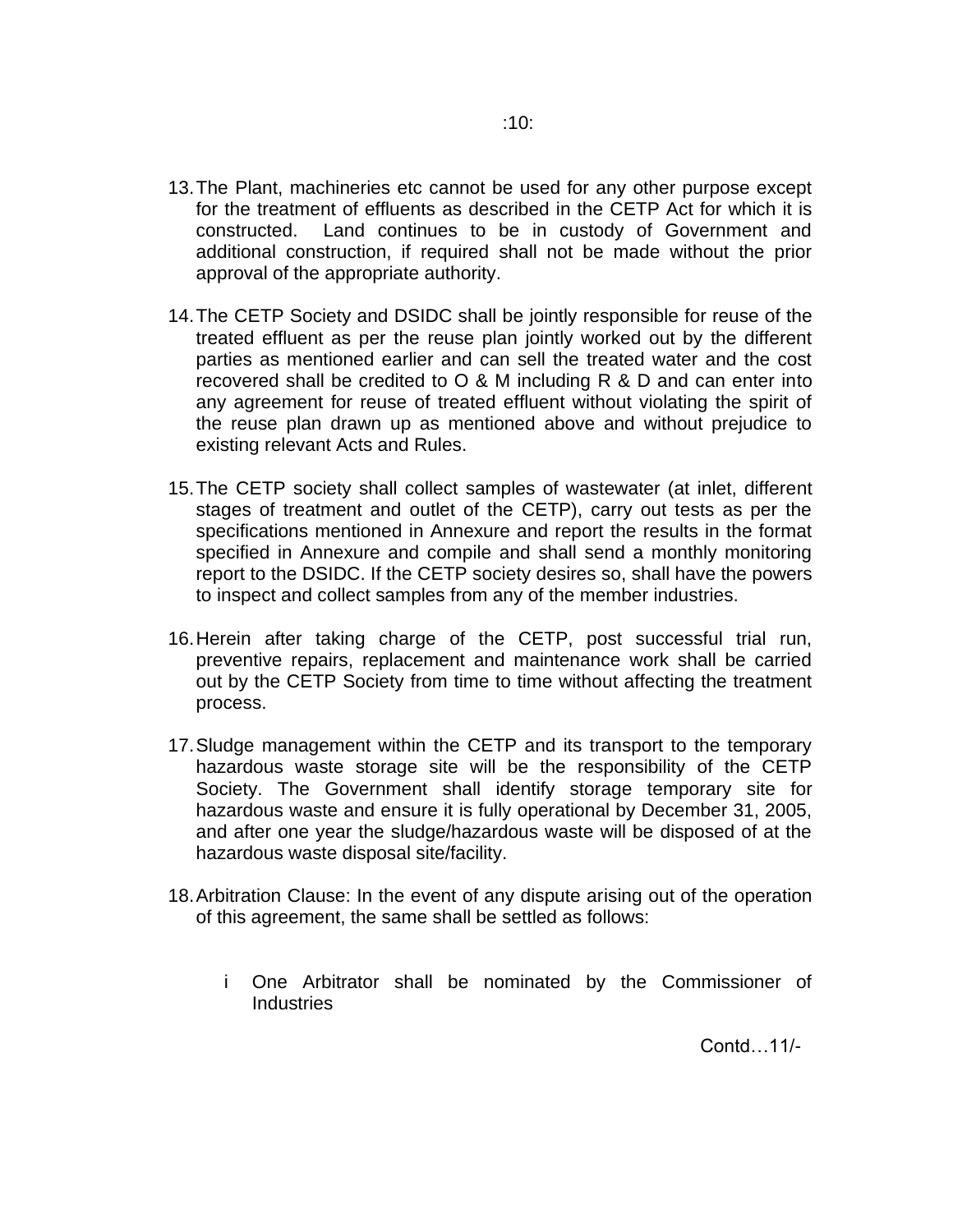- i One Arbitrator shall be nominated by the Society
- iii Two Arbitrators so appointed shall appoint another Arbitrator, whose decision shall be final and binding on all the parties.
- 19.In case the Government has reasons to considers that the CETP society has failed to effectively and efficiently discharge its duties of operation and maintenance then after giving due notice as prescribed by rules the Appropriate Authority may by notification in the Official Gazette authorize any non-government organization, local body or any such

authority as it may consider fit, to operate and maintain the plant efficiently and effectively and take action as deemed fit including recovery of cost incurred in making the plant good for running condition against the Society/industrial units.

- 20., Force Majaure: In case of any calamity like Earthquake, Lighting Cyclone, War, Civil disturbance, Riots, Strikes, Lockouts which cause delay /suspension in the operation of the Plant, it shall be considered by appropriate authority for granting time for resuming the operation of the Plant. No other claim, whatsoever will be entertained by the appropriate authority.
- 21.The Society shall get comprehensive insurance of the Plant on its own, covering all risks, including those mentioned in Para 19.
- 22.The Society shall be solely responsible for complying /observing all existing laws like Labour, EPF, Safety regulations etc. as amended from time to time.
- 23.The Right and Responsibilities & Functions of Industries Department, Delhi State Industrial Development Corporation Ltd., Delhi Jal Board and Common Effluent Treatment Plant Society (as mentioned in Chapter II Section 4 of the Common Effluent Treatment Plant Act) mentioned at a,b,c and d in the forgoing pages shall be binding on the respective parties.
- 24.Direction Issued by Environmental Pollution (Prevention & Control) Authority (EPCA) from time to time shall be binding on all parties.
- 25.The List of inventories for various items, the expenditure details and copy of the Agreement between DSIDC and the Contractors who have constructed the plants is annexed herewith.

Contd…12/-